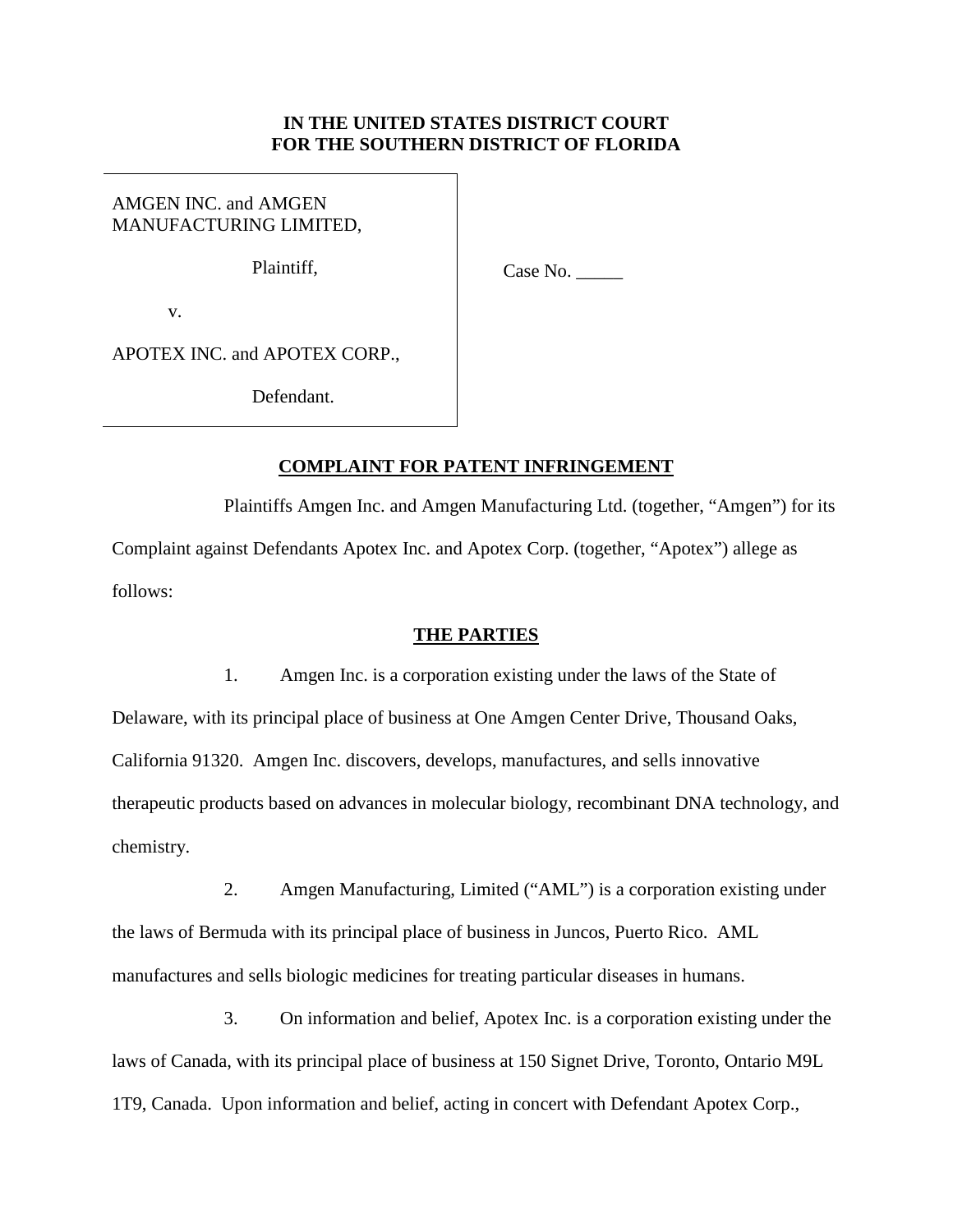Apotex Inc. is in the business of developing, manufacturing, and marketing biopharmaceutical products that are distributed and sold throughout the United States and in the State of Florida.

4. On information and belief, Apotex Corp. is a corporation existing under the laws of Delaware, with its principle place of business at 2400 North Commerce Parkway, Suite 400, Weston, Florida 33326. Upon information and belief, acting in concert with Defendant Apotex Inc., Apotex Corp. is in the business of developing, manufacturing, and marketing biopharmaceutical products that are distributed and sold throughout the United States and in the State of Florida. Upon information and belief, Apotex Corp. is also the United States agent for Apotex Inc. for purposes including, but not limited to, filing regulatory submissions to and corresponding with FDA.

5. Upon information and belief, Apotex Corp. is a wholly owned affiliate of Apotex Inc. Upon information and belief, Apotex Corp. acts at the direction of, under the control of, and for the direct benefit of Apotex Inc. and is controlled and/or dominated by Apotex Inc.

6. Upon information and belief, Apotex Inc. and Apotex Corp. share common officers, including, but not limited to, Dr. Bernard C. Sherman.

### **NATURE OF THE ACTION**

7. This is an action for patent infringement arising under the patent laws of the United States, Title 35, United States Code, involving United States Patent Nos. 8,952,138 ("the '138 Patent") and 5,824,784 ("the '784 Patent").

8. This is one of the first actions for patent infringement under 35 U.S.C. § 271(e)(2)(C), which was enacted in 2010 as part of the Biologics Price Competition and Innovation Act ("the BPCIA").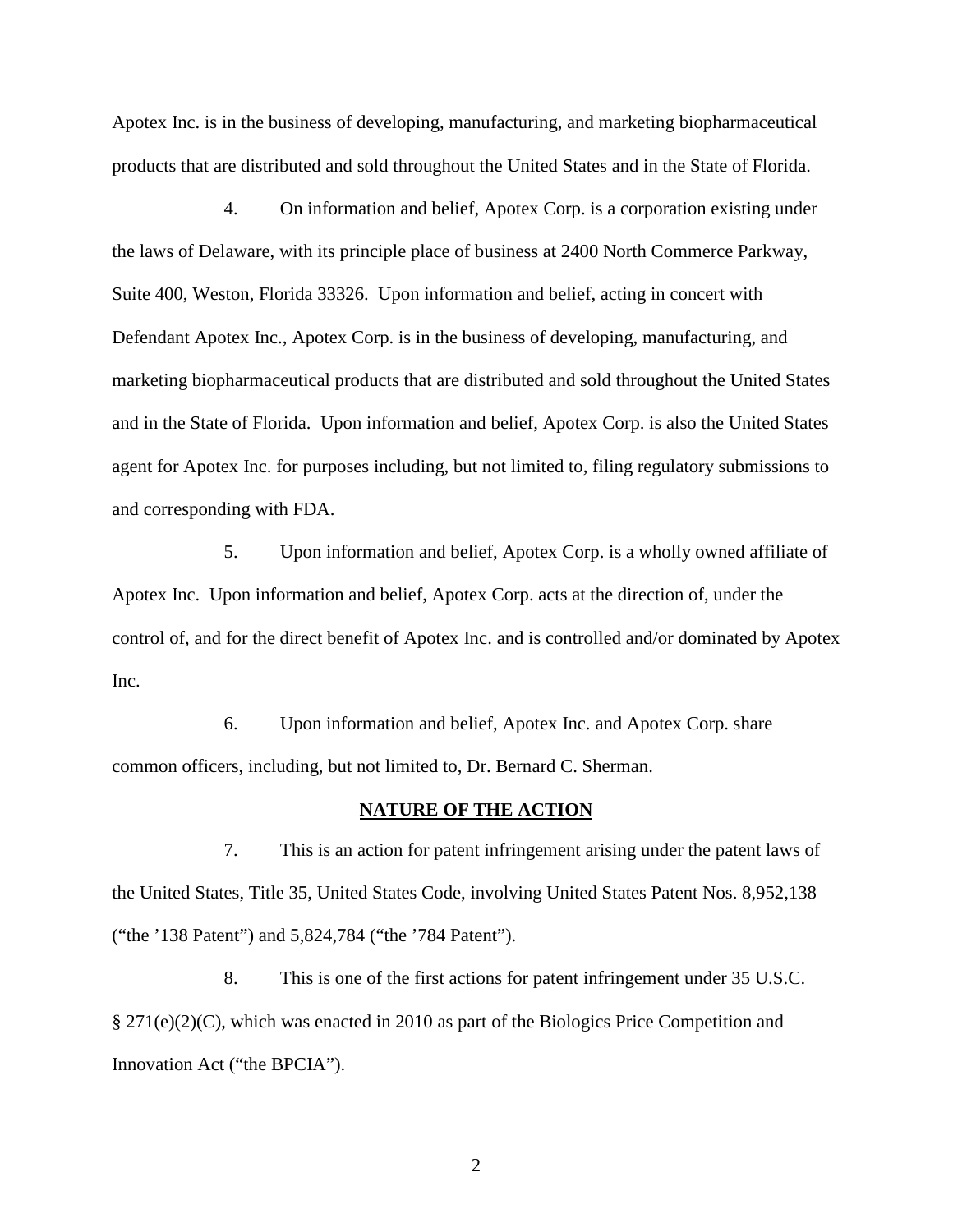9. The BPCIA created an abbreviated pathway for the approval of biosimilar versions of approved biologic drugs. The abbreviated pathway (also known as "the (k) pathway") allows a biosimilar applicant (the "subsection (k) applicant") to rely on the prior licensure and approval status of the innovative biological product (called the "reference product") that the biosimilar purports to copy.

10. In addition to creating an abbreviated pathway for approval, the BPCIA created an intricate and carefully orchestrated set of information exchanges to facilitate the resolution of patent disputes before a biosimilar product enters the market. These exchanges are set forth in 42 U.S.C. §§ 262(*l*)(2)-(*l*)(5) and culminate in an "immediate patent infringement action" pursuant to 42 U.S.C. § 262(*l*)(6).

11. Pursuant to the BPCIA, specifically 42 U.S.C. § 262(k), defendants Apotex submitted Biologic License Application (BLA) no. 761026 (the "Apotex BLA") seeking authorization from FDA to market a biosimilar version of Amgen's Neulasta® (pegfilgrastim) product ("the Apotex Pegfilgrastim Product").

12. Beginning in December 2014, the parties engaged in the exchange of information and statements as required by the BPCIA. As a result of these exchanges, the parties have agreed to the inclusion of two U.S. patents in this action: the '138 Patent and the '784 Patent ("Patents in Suit").

13. Under 35 U.S.C. § 271(e)(2)(C)(i), it is an act of infringement, with respect to patents listed pursuant to 42 U.S.C. § 262(*l*)(3)(A), to submit an application seeking approval of a biological product.

14. With respect to the patents that Amgen identified in 42 U.S.C. § 262(*l*)(3)(A), including the Patents in Suit, Apotex committed an act of infringement, under 35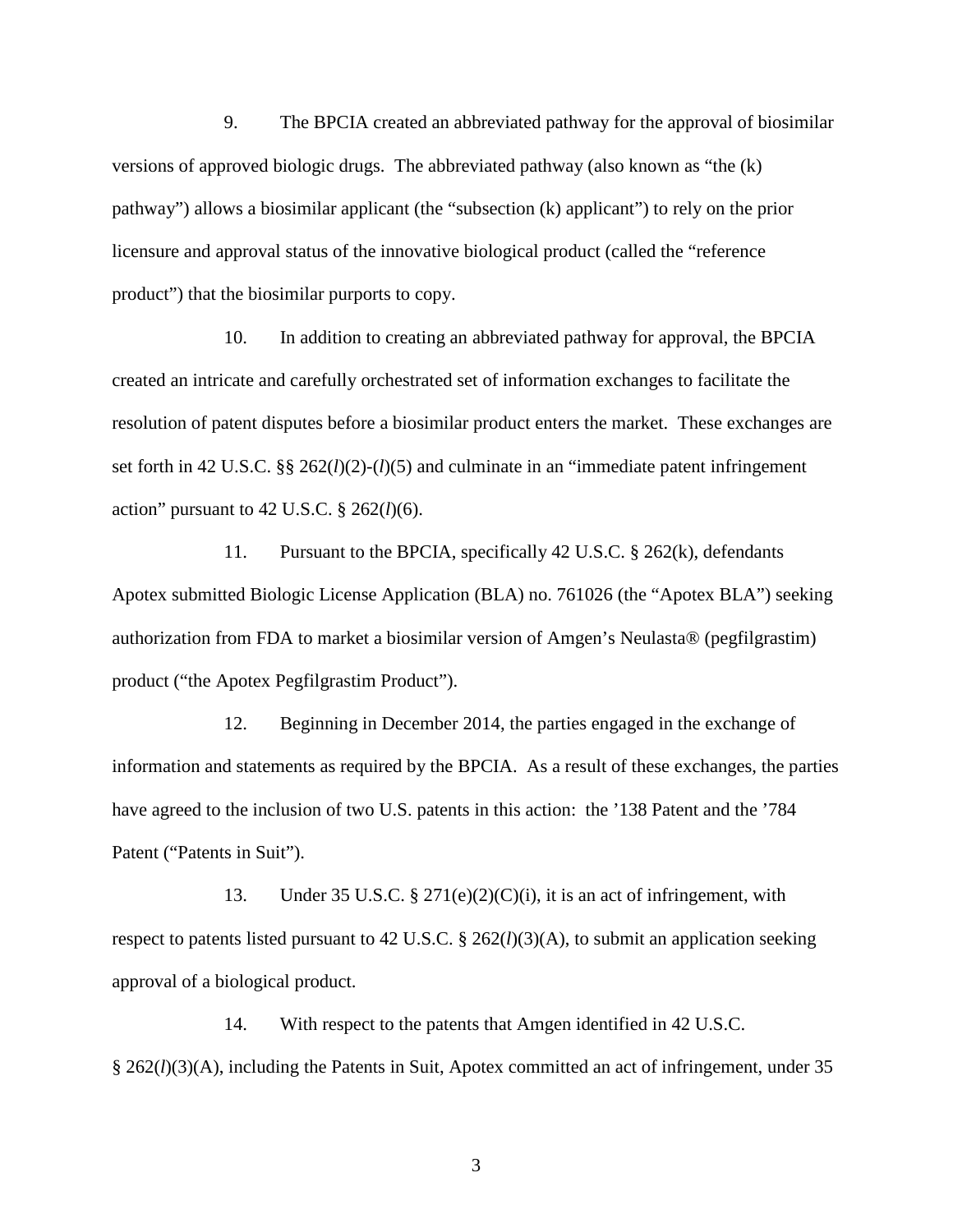U.S.C. § 271(e)(2)(C)(i), when it submitted the Apotex BLA seeking FDA approval to commercially manufacture, use, offer for sale, sell, distribute in, or import into the United States the Apotex Pegfilgrastim Product prior to the expiration of each aforementioned patent, or any extensions thereof.

15. Apotex will infringe one or more claims of the Patents in Suit, under 35 U.S.C. § 271(a), (b), (c), or (g), should it engage in the commercial manufacture, use, offer for sale, sale, distribution in, or importation into the United States of the Apotex Pegfilgrastim Product prior to the expiration of each aforementioned patent, or any extensions thereof.

#### **JURISDICTION AND VENUE**

16. This action arises under the patent laws of the United states, Title 35 of the United States Code, and under the Declaratory Judgment Act of 1934 (28 U.S.C. §§ 2201-2202), Title 28 of the United States Code.

17. This Court has subject matter jurisdiction pursuant to 28 U.S.C. §§ 1331 and 1338(a).

18. Venue is proper in this Court pursuant to 28 U.S.C. §§ 1391(b) and (c) and 1400(b).

#### **Apotex Inc.**

19. Upon information and belief, Apotex Inc. develops, manufactures, seeks regulatory approval for, markets, distributes, and sells biopharmaceuticals for sale and use throughout the United States, including in the State of Florida.

20. This Court has personal specific jurisdiction over Apotex Inc. because Apotex Inc. has committed, or aided, abetted, contributed to and/or participated in the commission of, the tortious act of patent infringement that has led to foreseeable harm and injury to Amgen. In particular, Apotex Inc. collaborates with Apotex Corp. to develop, manufacture,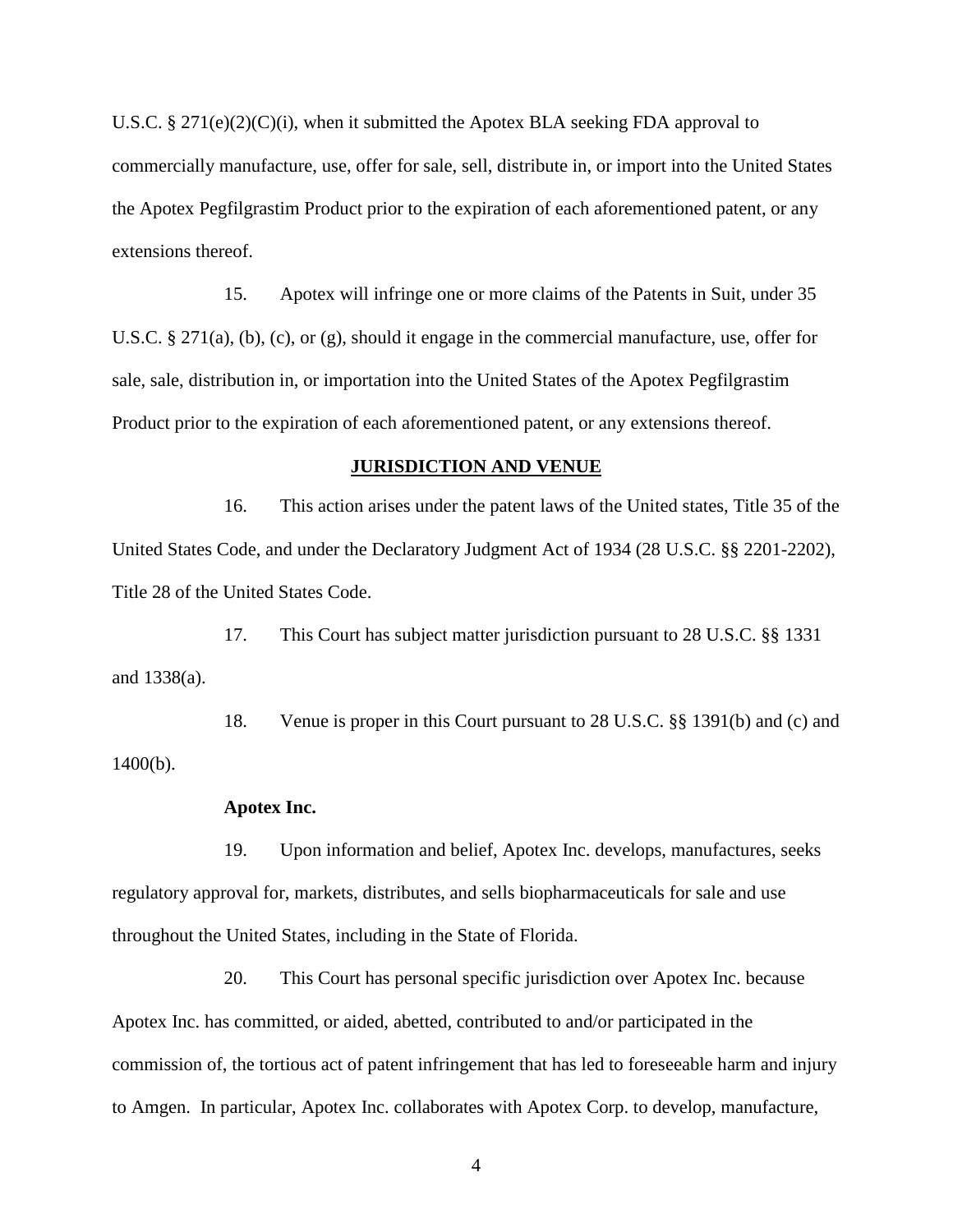seek approval for, and sell the disputed biosimilar product, which will cause tortious injury to Plaintiffs.

21. Moreover, upon information and belief, Apotex Inc., following any FDA approval of the biosimilar product, will sell the Apotex Pegfilgrastim Product that is the subject of the patent infringement claims in this action in Florida and throughout the United States.

22. This Court has personal general jurisdiction over Apotex Inc. by virtue of, *inter alia*, its having conducted business in this District, having availed itself of the rights and benefits of Florida law, and having engaged in substantial and continuing contacts with Florida. Upon information and belief, Apotex Inc. has regular and continuous commercial business dealings with representatives, agents, distributors, and customers located in Florida and in this District, including with its subsidiary Apotex Corp.

23. Upon information and belief, Apotex Inc. exercises considerable control over Apotex Corp. with respect to biosimilar products, and approves significant decisions of Apotex Corp., including designating Apotex Corp. as the agent for Apotex Inc. in connection with preparing and filing the Apotex BLA.

24. In addition, Apotex Inc. has previously submitted to the jurisdiction of this Court and has previously availed itself of this Court by filing suit in this jurisdiction and/or by asserting counterclaims in other civil actions initiated in this jurisdiction. *See, e.g.*, *Apotex, Inc. et al v. Mylan Pharmaceuticals, Inc.*, Case No. 12-cv-60704 (S.D. Fla., Apr. 20, 2012). Further, Apotex previously admitted that this Court has personal jurisdiction over both Apotex Corp. and Apotex Inc. *See Alcon v. Apotex Inc. & Apotex Corp.*, C.A. No. 1:06-cv-01642, D.I. 23 at 7 (S.D. Ind. Dec. 13, 2006) ("Plaintiffs could have brought this action in the S.D. Fla. because the S.D. Fla. has personal jurisdiction over both Defendants. Apotex Corp. has a principal place of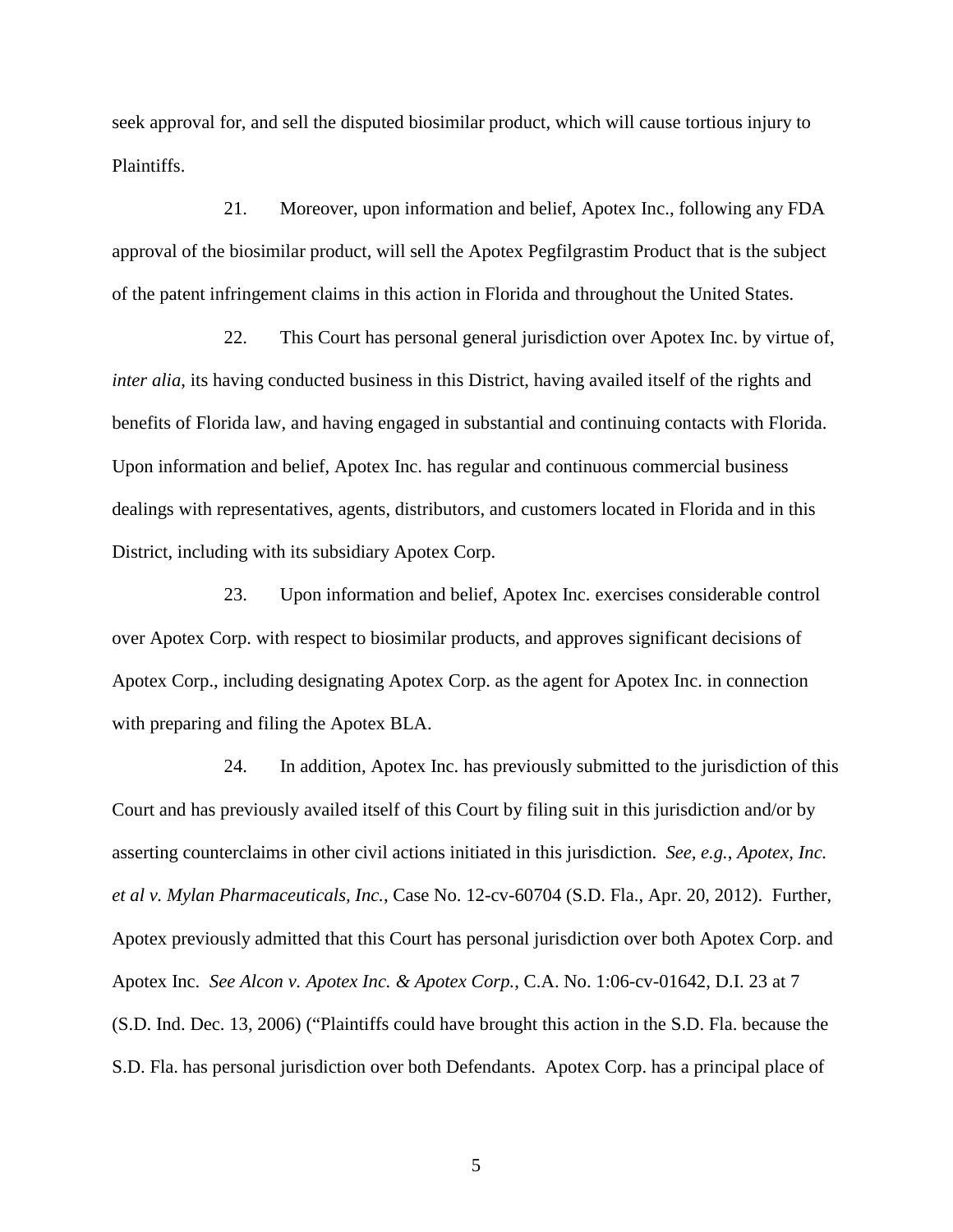business in Weston, Florida, while Apotex Inc. is a Canadian corporation that regularly conducts business in Florida. Thus, venue in the S.D. Fla. would also be proper.").

25. In the alternative, should Apotex Inc. contest jurisdiction in this forum, this Court has personal jurisdiction over Apotex Inc. under Fed. R. Civ. P. 4(k)(2) because, on information and belief, Apotex Inc. "is not subject to jurisdiction in any state's courts of general jurisdiction," and because "exercising jurisdiction is nevertheless consistent with the United States Constitution and laws" given that Apotex Inc. has filed the Apotex BLA in the United States for a product that it intends to market in the United States.

### **Apotex Corp.**

26. This Court has personal jurisdiction over Apotex Corp. by virtue of the fact that, *inter alia*, Apotex Corp. has a principle place of business within this judicial district, in Weston, Florida.

27. Upon information and belief, Apotex Corp. develops, manufactures, seeks regulatory approval for, markets, distributes, and sells biopharmaceuticals for sale and use throughout the United States, including in the State of Florida.

28. This Court has personal specific jurisdiction over Apotex Corp. because Apotex Corp. has committed, or aided, abetted, contributed to and/or participated in the commission of, the tortious act of patent infringement that has led to foreseeable harm and injury to Amgen. In particular, on information and belief, Apotex Corp. collaborated with Apotex Inc. to develop, manufacture, and seek approval for the Apotex Pegfilgrastim Product, and on information, ApoBiologix®, a division of Apotex Corp., will market the Apotex Pegfilgrastim Product in the United States, which will cause tortious injury to Plaintiffs.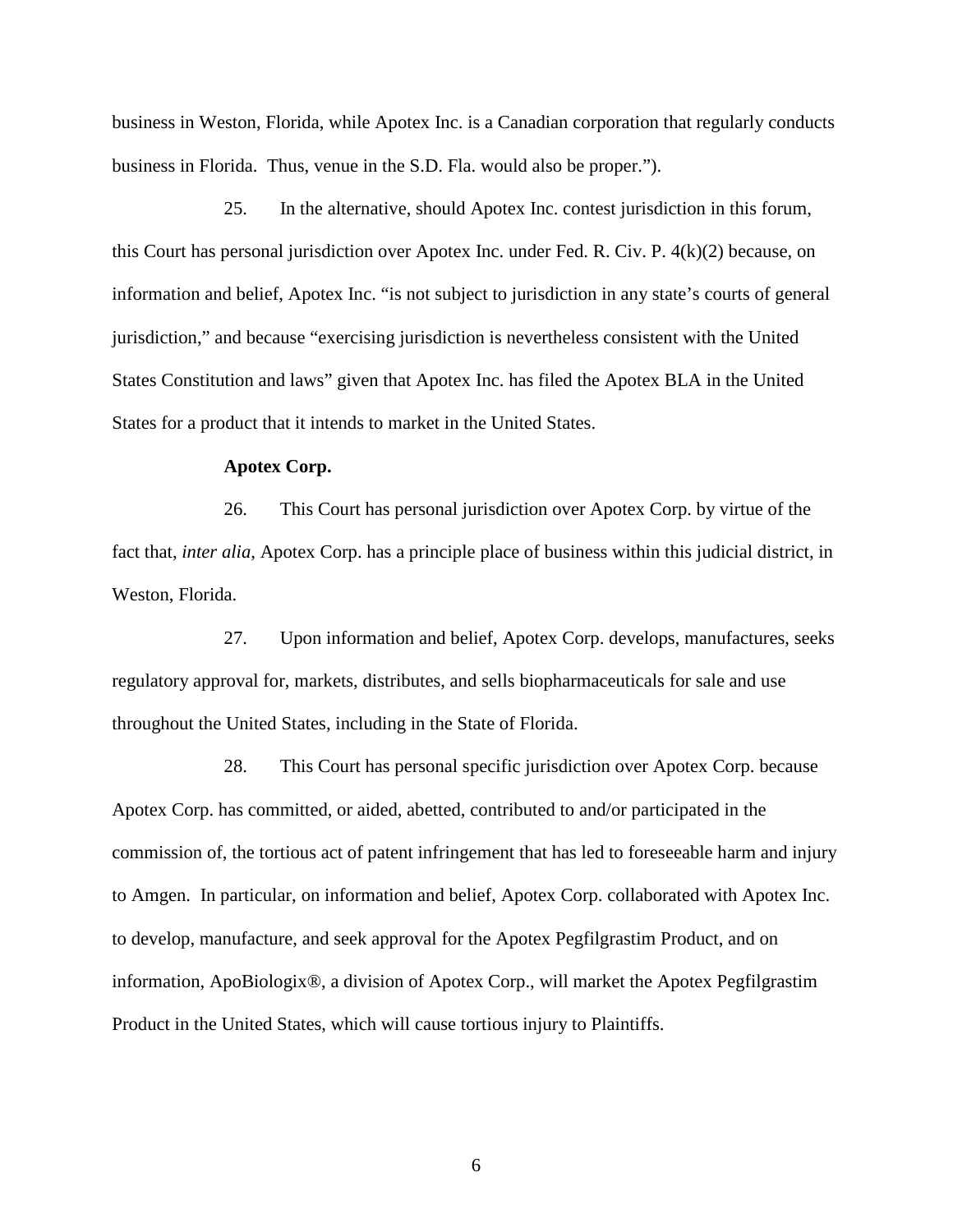29. This Court has personal general jurisdiction over Apotex Corp. by virtue of, *inter alia*, its having conducted business in this District, having availed itself of the rights and benefits of Florida law, and having engaged in substantial and continuing contacts with Florida. Upon information and belief, Apotex Corp. has regular and continuous commercial business dealings with representatives, agents, distributors, and customers located in Florida and in this District.

30. In addition, Apotex Inc. has previously submitted to the jurisdiction of this Court and has previously availed itself of this Court by filing suit in this jurisdiction and/or by asserting counterclaims in other civil actions initiated in this jurisdiction. *See, e.g.*, *Apotex, Inc. et al v. Mylan Pharmaceuticals, Inc.*, Case No. 12-cv-60704 (S.D. Fla., Apr. 20, 2012). Further, Apotex previously admitted that this Court has personal jurisdiction over both Apotex Corp. and Apotex Inc. *See Alcon v. Apotex Inc. & Apotex Corp.*, C.A. No. 1:06-cv-01642, D.I. 23 at 7 (S.D. Ind. Dec. 13, 2006) ("Plaintiffs could have brought this action in the S.D. Fla. because the S.D. Fla. has personal jurisdiction over both Defendants. Apotex Corp. has a principal place of business in Weston, Florida, while Apotex Inc. is a Canadian corporation that regularly conducts business in Florida. Thus, venue in the S.D. Fla. would also be proper.").

31. On information and belief, following FDA approval of the Apotex BLA, Apotex Corp. will sell the Apotex Pegfilgrastim Product that is the subject of the infringement claims in this action in the State of Florida and throughout the United States.

#### **THE PATENTS-IN-SUIT**

#### *U.S. PATENT NO. 8,952,138*

32. Amgen is the owner of all rights, title, and interest in the '138 Patent.

33. The '138 Patent is titled "Refolding Proteins Using a Chemically Controlled Redox State." The '138 Patent was duly and legally issued on February 10, 2015 by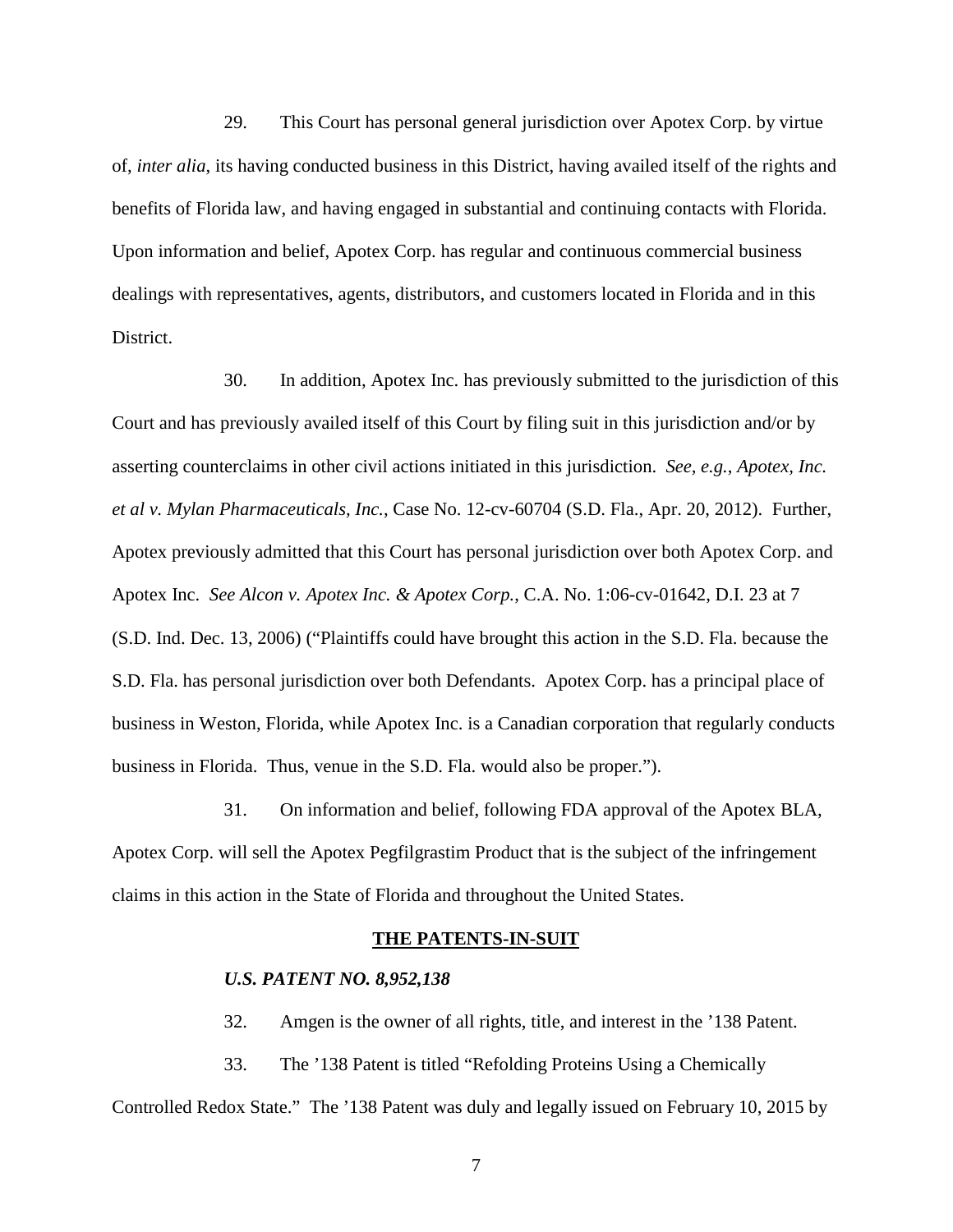the United States Patent and Trademark Office ("USPTO"). The inventors of the '138 Patent are Joseph Edward Shultz, Roger Hart, and Ronald Nixon Keener III. A true and correct copy of the '138 Patent is attached to this Complaint as Exhibit A.

34. The '138 Patent covers improved redox chemistry-based methodologies for efficiently refolding cysteine-containing proteins expressed in non-mammalian cells at high protein concentrations.

#### *U.S. PATENT NO. 5,824,784*

35. Amgen is the owner of all rights, title, and interest in the '784 Patent.

36. The '784 Patent is titled "N-Terminally Chemically Modified Protein Compositions and Methods." The '784 Patent was duly and legally issued on October 20, 1998 by the USPTO. The inventors of the '784 Patent are Olaf B. Kinstler, Nancy E. Gabriel, Christrine E. Farrer, and Randolf B. DePrince. A true and correct copy of the '784 Patent is attached to this Complaint as Exhibit B.

37. The '784 Patent relates, in part, to novel compositions of N-terminally chemically modified G-CSF, and to preparations of the same compositions, *e.g.* a substantially homogenous preparation of N-terminally PEGylated G-CSF, and methods of N-terminally modifying G-CSF and analogs thereof.

### **AMGEN'S NEULASTA® PRODUCT**

38. The active ingredient in Amgen's Neulasta® is pegfilgrastim, a recombinantly expressed, 175-amino acid form of a protein known as human granulocyte-colony stimulating factor ("G-CSF") conjugated to a 20 kD monomethoxypolyethylene glycol (m-PEG) at the N-terminus of the G-CSF.

39. Neulasta® is indicated to decrease the incidence of infection in patients receiving myelosuppressive anti-cancer drugs. By binding to specific receptors on the surface of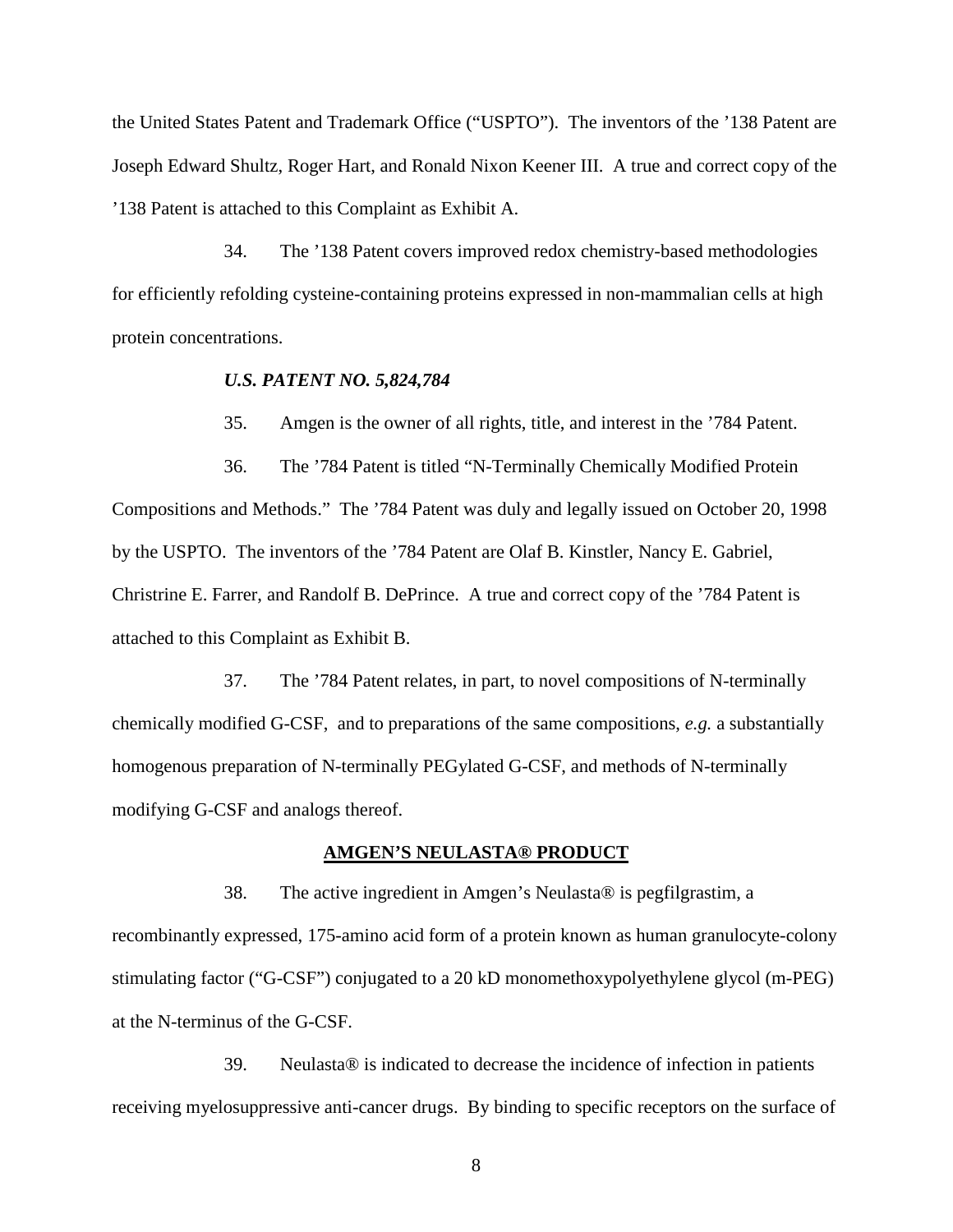certain types of cells, Neulasta® stimulates the production of a type of white blood cells known as neutrophils. Neutrophils are the most abundant type of white blood cells and form a vital part of the human immune system. A deficiency in neutrophils is known as neutropenia, a condition which makes the individual highly susceptible to infection. Neutropenia can result from a number of causes; it is a common side effect of chemotherapeutic drugs used to treat certain forms of cancer. Neulasta® counteracts neutropenia.

40. The availability of Neulasta® represented a major advance in cancer treatment by protecting chemotherapy patients from the harmful effects of neutropenia and by thus facilitating more effective chemotherapy regimes.

# **THE APOTEX PEGFILGRASTIM PRODUCT**

41. On information and belief, Apotex filed the Apotex BLA under Section 351(k) of the Public Health Service Act to obtain approval to commercially manufacture, use, offer to sell, and sell, and import into the United States, a pegylated filgrastim product, the Apotex Pegfilgrastim Product, that is a biosimilar version of Amgen's Neulasta®.

42. On information and belief, the Apotex BLA listed Amgen's Neulasta® as a reference product.

43. On information and belief, Apotex has represented to FDA that its Pegfilgrastim Product is biosimilar to Amgen's Neulasta®. As such, the Apotex Pegfilgrastim Product should utilize the same mechanism of action as Neulasta® for the conditions of use prescribed, recommended, or suggested in Neulasta®'s approved label and the route of administration, the dosage form, and the strength of the Apotex Pegfilgrastim Product are the same as those of Amgen's Neulasta®. *See* 42 U.S.C. § 262(k)(2)(A)(i).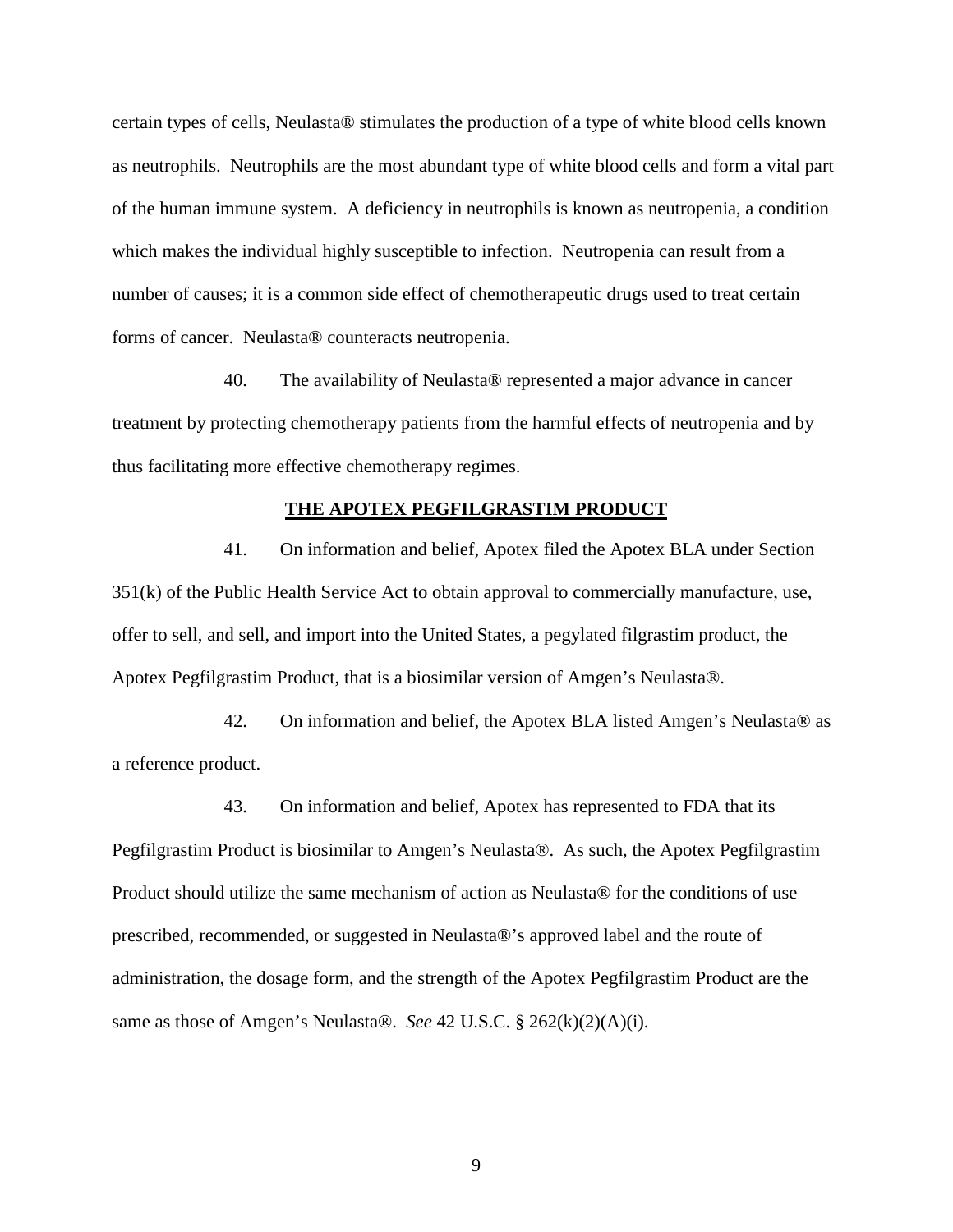#### **INFORMATION EXCHANGE UNDER 42 U.S.C. § 262(l)**

44. On information and belief, Apotex filed a BLA with FDA pursuant to Section 351(k) of the Public Health Service Act in order to obtain approval to commercially manufacture, use, offer to sell, and sell, and import into the United States the Apotex Pegfilgrastim Product, a biosimilar version of Amgen's Neulasta® (pegfilgrastim) product.

45. On information and belief, Apotex's BLA references and relies on the approval and licensure of Amgen's Neulasta® product in support of Apotex's request for FDA approval.

46. On December 16, 2014, Amgen received a letter from in-house counsel for Apotex Inc., notifying Amgen that the Apotex BLA had been accepted for review by FDA and that Apotex intended to provide Amgen the Apotex BLA pursuant to 42 U.S.C. § 262(*l*)(2).

47. Subsequently, Amgen received a copy of the Apotex BLA under the confidentiality provisions set forth in 42 U.S.C. § 262(*l*)(1).

48. Pursuant to 42 U.S.C. § 262(*l*)(3)(A), on February 27, 2015, Amgen provided Apotex a list of patents for which it believed a claim of patent infringement could reasonably be asserted against the Apotex Pegfilgrastim Product ("Amgen's (*l*)(3)(A) list"). Amgen's (*l*)(3)(A) list included the Patents in Suit.

49. On April 17, 2015, Apotex provided Amgen with its statements designated as being in accordance with 42 U.S.C. § 262(*l*)(3)(B).

50. On June 16, 2015, Amgen provided Apotex with a detailed statement, pursuant to 42 U.S.C. § 262(*l*)(3)(C).

51. Between June 22, 2015 and July 7, 2015, Amgen and Apotex engaged in good faith negotiations, pursuant to 42 U.S.C. § 262(*l*)(4). On July 7, 2015, Amgen and Apotex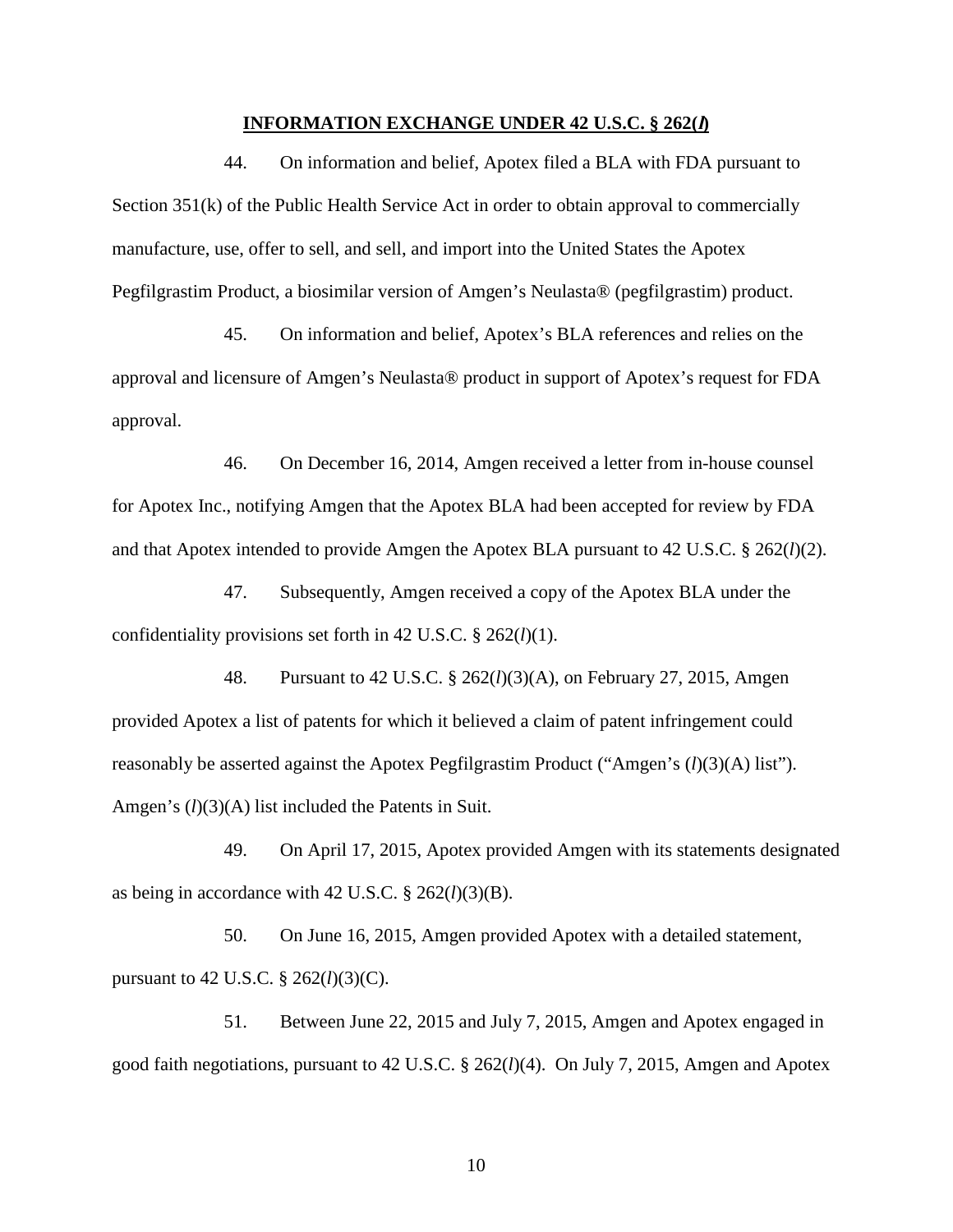agreed that the Patents in Suit should be the subject of any patent infringement action brought pursuant to 42 U.S.C. § 262(*l*)(6)(A).

### **NOTICE OF COMMERCIAL MARKETING UNDER 42 U.S.C. § 262(l)(8)**

52. On April 17, 2015, Apotex sent Amgen a letter purporting to be Apotex's Notice of Commercial Marketing pursuant to 42 U.S.C. § 262(*l*)(8)(A).

53. Apotex's purported Notice of Commercial Marketing failed to specify a date on or after which it intends to commence commercial marketing of the Apotex Pegfilgrastim Product.

54. 42 U.S.C. § 262(*l*)(8)(A) states that the "subsection (k) applicant shall provide notice to the reference product sponsor not later than 180 days before the date of the first commercial marketing of the biological product licensed under subsection (k)." The Court of Appeals for the Federal Circuit has held that under subsection  $262(l)(8)(A)$  "a subsection (k) applicant may only give effective notice of commercial marketing after FDA has licensed its product." *Amgen v. Sandoz*, No. 2015-1499, 2015 WL 4430108, at \*9 (Fed. Cir. Jul. 21, 2015).

55. On information and belief, the Apotex Pegfilgrastim Product has not yet been licensed by FDA.

56. On information and belief, Apotex intends to market its Pegfilgrastim Product immediately upon receiving FDA approval.

57. On information and belief, Apotex will not provide Amgen with an effective Notice of Commercial Marketing under 42 U.S.C. § 262(*l*)(8)(A) after it receives FDA licensure and 180 days before it begins to commercially market the Apotex Pegfilgrastim Product.

58. Amgen brings this action to lift the cloud created by the imminent threat of Apotex's refusal to provide a legally effective Notice of Commercial Marketing pursuant to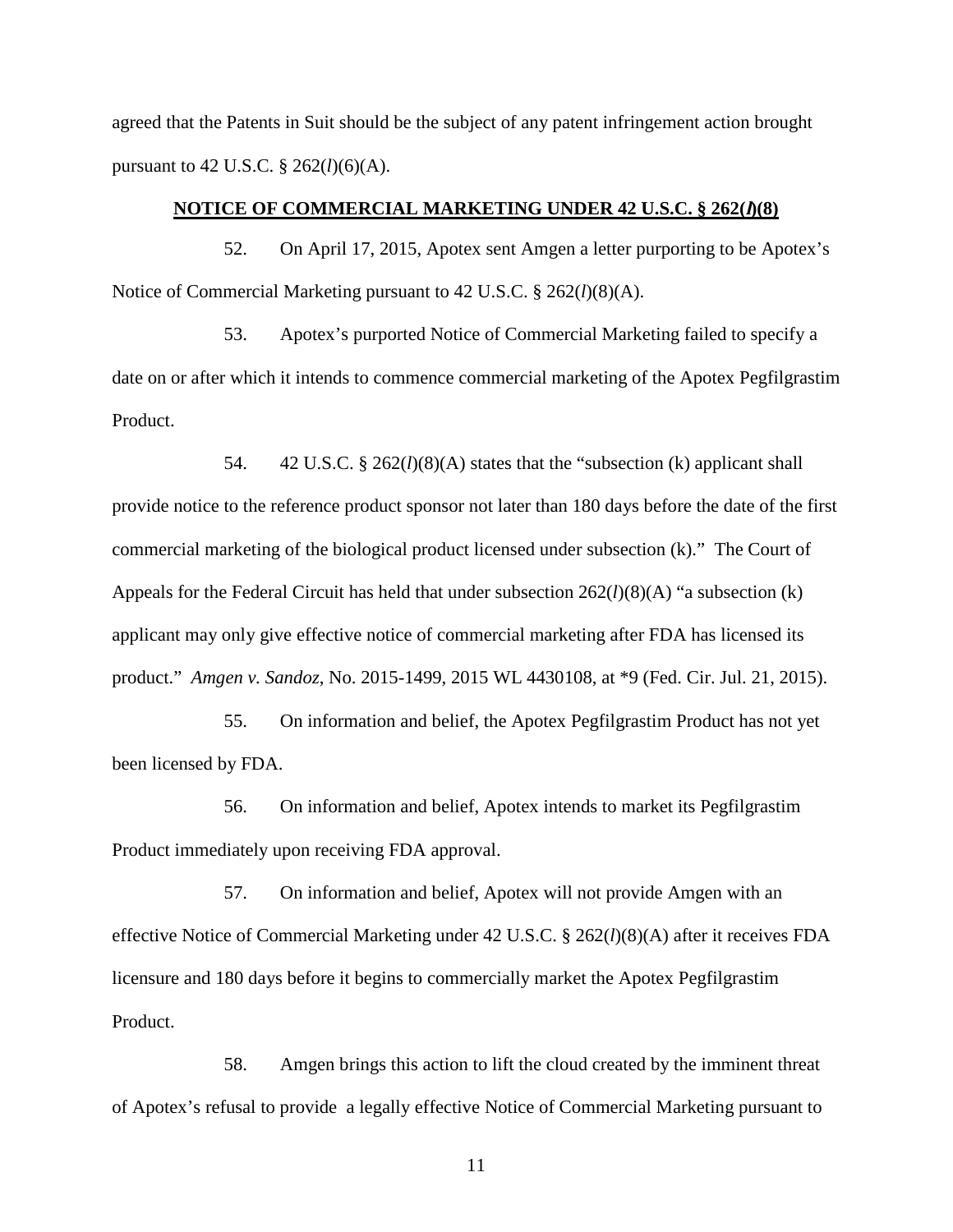42 U.S.C. § 262(*l*)(8)(A). Without declaratory relief, the threat of Apotex's violation of 42 U.S.C. § 262(*l*)(8)(A) poses a substantial risk to Amgen, and impedes Amgen's ability to exercise its rights provided under 42 U.S.C. § 262(*l*) and 35 U.S.C. § 271.

# **FIRST COUNT (INFRINGEMENT OF THE '138 PATENT)**

59. The allegations of ¶¶ 1-58 are incorporated herein by reference.

60. On information and belief, Apotex seeks FDA approval under Section

351(k) of the Public Health Service Act to manufacture and sell the Apotex Pegfilgrastim Product, a biosimilar version of Amgen's Neulasta® (pegfilgrastim) product.

61. On information and belief, Apotex intends to manufacture, use, sell, offer for sale, and/or import the Apotex Pegfilgrastim Product prior to the expiration of the '138 Patent.

62. The submission and filing of Apotex's subsection (k) application for the purpose of obtaining approval to engage in the commercial manufacture, use, sale, offer for sale, and/or importation of the Apotex Pegfilgrastim Product before the expiration of the '138 Patent is an act of infringement of one or more claims of the '138 Patent under 35 U.S.C.

 $§$  271(e)(2)(C).

63. Apotex Corp.'s participation in, contribution to, inducement of, aiding or abetting the submission of the Apotex BLA to FDA constitutes direct, contributory, or induced infringement of one or more claims of the '138 Patent under 35 U.S.C. § 271(e)(2)(C)(i).

64. On information and belief, the manufacture, use, sale, offer for sale, and/or importation of the Apotex Pegfilgrastim Product will infringe one or more claims of the '138 Patent.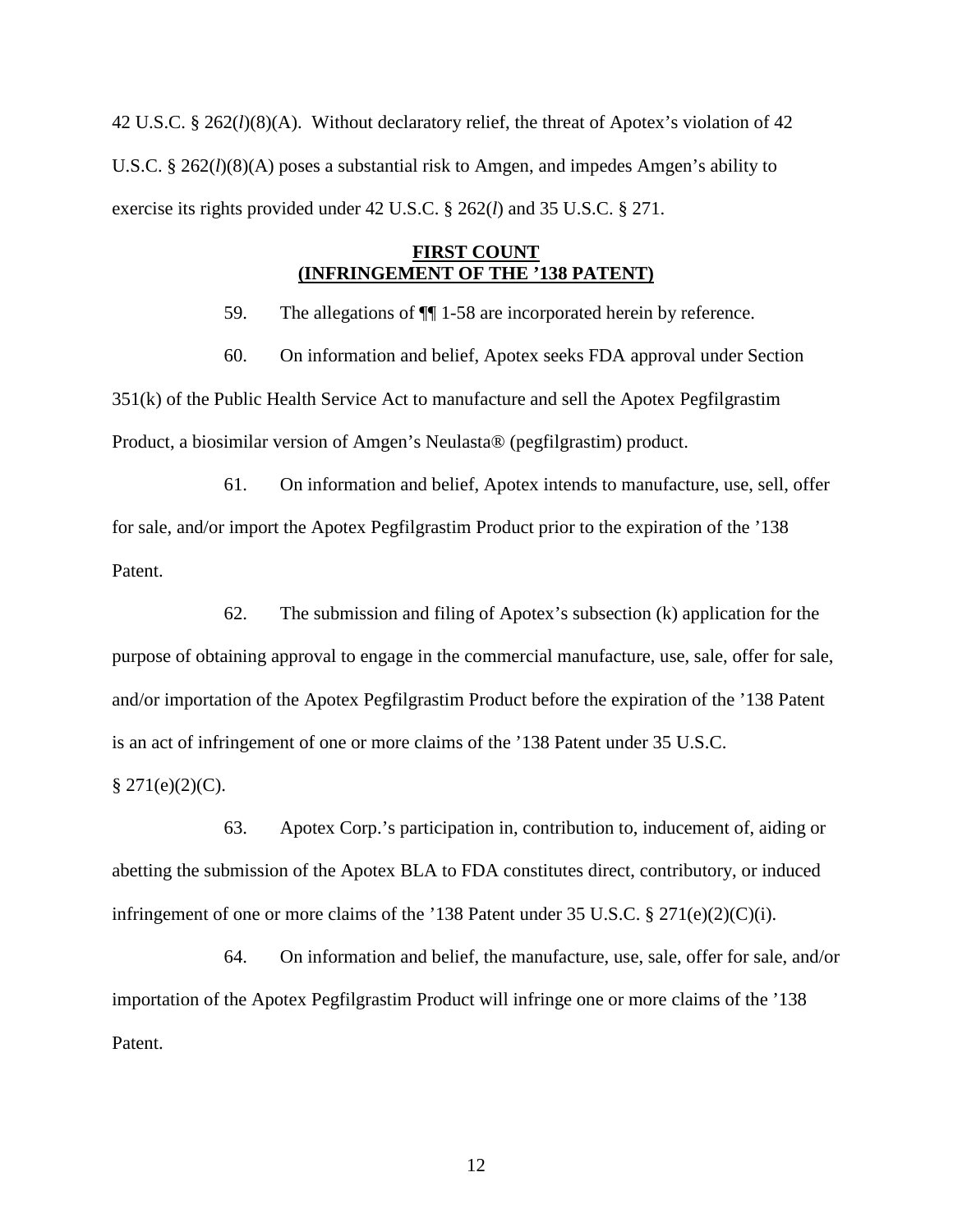65. Amgen will be irreparably harmed if Apotex is not enjoined from infringing or actively inducing or contributing to infringement of one or more claims of the '138 Patent. Amgen is entitled to injunctive relief under 35 U.S.C. § 271(e)(4)(B) preventing Apotex from any further infringement. Amgen does not have an adequate remedy at law.

66. To the extent Apotex commercializes its product prior to the expiration of the '138 Patent, Amgen will also be entitled to damages under 35 U.S.C. § 284.

## **SECOND COUNT (INFRINGEMENT OF THE '784 PATENT)**

67. The allegations of ¶¶ 1-66 are incorporated herein by reference.

68. On information and belief, Apotex seeks FDA approval under Section 351(k) of the Public Health Service Act to manufacture and sell the Apotex Pegfilgrastim Product, a biosimilar version of Amgen's Neulasta® (pegfilgrastim) product.

69. The submission and filing of Apotex's subsection (k) application for the purpose of obtaining approval to engage in the commercial manufacture, use, sale, offer for sale, and/or importation of the Apotex Pegfilgrastim Product before the expiration of the '784 Patent is an act of infringement of one or more claims of the '784 Patent under 35 U.S.C.

 $§$  271(e)(2)(C).

70. Apotex Corp.'s participation in, contribution to, inducement of, aiding or abetting the submission of the Apotex BLA to FDA constitutes direct, contributory, or induced infringement of one or more claims of the '784 Patent under 35 U.S.C. § 271(e)(2)(C)(i).

71. On information and belief, the manufacture, use, sale, offer for sale, and/or importation of the Apotex Pegfilgrastim Product will infringe one or more claims of the '784 Patent.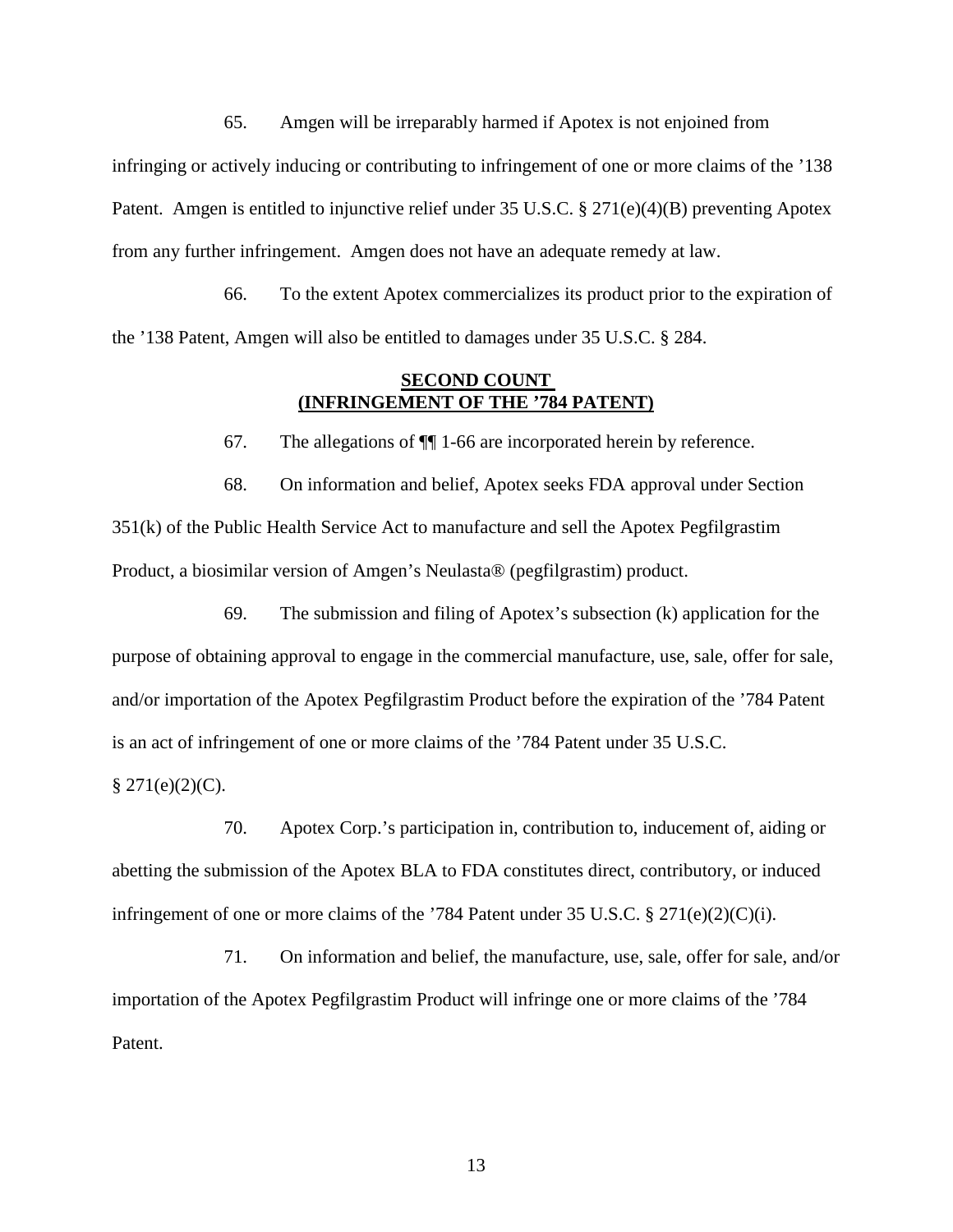72. Amgen will be irreparably harmed if Apotex is not enjoined from infringing or actively inducing or contributing to infringement of one or more claims of the '784 Patent. Amgen is entitled to injunctive relief under 35 U.S.C. § 271(e)(4)(B) preventing Apotex from any further infringement. Amgen does not have an adequate remedy at law.

73. To the extent Apotex commercializes its product prior to the expiration of the '784 Patent, Amgen will also be entitled to damages under 35 U.S.C. § 284.

## **THIRD COUNT (DECLARATORY JUDGMENT OF INFRINGEMENT OF THE '138 PATENT)**

74. The allegations of ¶¶ 1-73 are incorporated herein by reference.

75. On information and belief, Apotex seeks FDA approval under Section 351(k) of the Public Health Service Act to manufacture and sell the Apotex Pegfilgrastim Product, a biosimilar version of Amgen's Neulasta® (pegfilgrastim) product.

76. Upon information and belief, Apotex intends to, and will, manufacture, use, offer to sell, or sell within the United States, or import into the United States, the Apotex Pegfilgrastim Product immediately and imminently upon FDA licensure of the Apotex BLA.

77. If Apotex manufactures, uses, offers to sell, or sells within the United States, or imports into the United States, the Apotex Pegfilgrastim Product prior to the expiration of the '138 Patent, Apotex will infringe one or more claims of the '138 Patent under 35 U.S.C. § 271 (a) and/or (g).

78. An actual controversy has arisen and now exists between the parties concerning whether the Apotex Pegfilgrastim Product will infringe one or more claims of the '138 Patent.

79. Amgen is entitled to a declaratory judgment that Apotex will infringe one or more claims of the '138 Patent by making, using, offering to sell, or selling within the United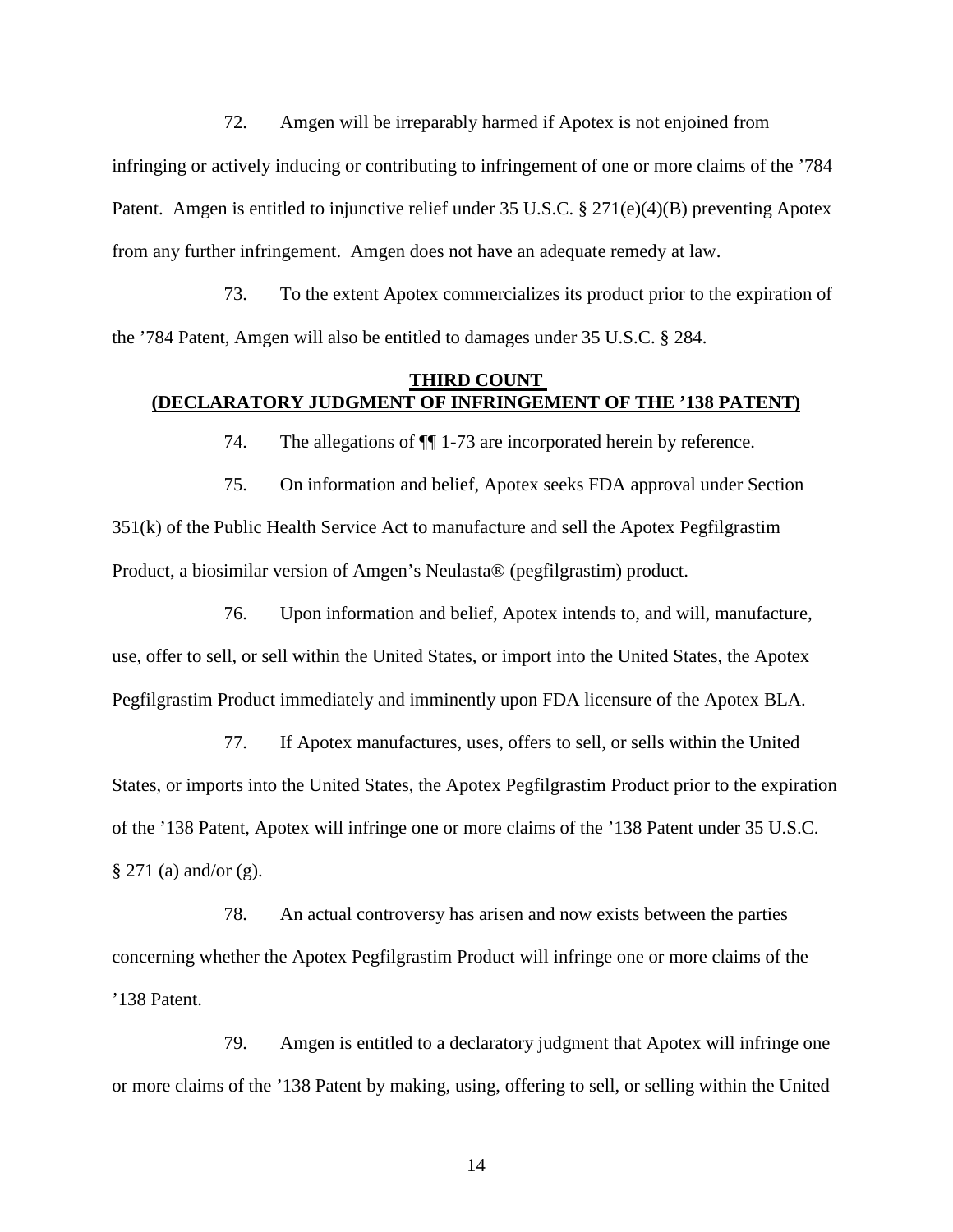States, or importing into the United States, the Apotex Pegfilgrastim Product prior to the expiration of the '138 Patent.

80. Amgen is entitled to injunctive relief preventing Apotex from making, using, offering to sell, or selling within the United States, or importing into the United States, the Apotex Pegfilgrastim Product prior to the expiration of the '138 Patent. Amgen does not have an adequate remedy at law.

# **FOURTH COUNT (DECLARATORY JUDGMENT THAT APOTEX'S NOTICE OF COMMERCIAL MARKETING VIOLATES 42 U.S.C. § 262(l)(8)(A))**

81. The allegations of ¶¶ 1-80 are incorporated herein by reference.

82. To comply with 42 U.S.C. § 262(*l*)(8)(A), Apotex must provide notice to Amgen "not later than 180 days before the date of the first commercial marketing of the biological product licensed under subsection (k)."

83. Amgen received a letter from Apotex dated April 17, 2015, in which Apotex purported to provide notice of commercial marketing of the Apotex Pegfilgrastim Product, *which has not yet been approved for licensure by FDA*. This purported notice is ineffective because, *inter alia*, a subsection (k) applicant may only give effective notice of commercial marketing after FDA has licensed its product, and the purported notice failed to specify a date on or after which Apotex intends to commence commercial marketing of the Apotex Pegfilgrastim Product.

84. Upon information and belief, Apotex intends to rely upon its April 17, 2015 notice, and will not provide Amgen with a notice *after* the Apotex Pegfilgrastim Product has been licensed by FDA.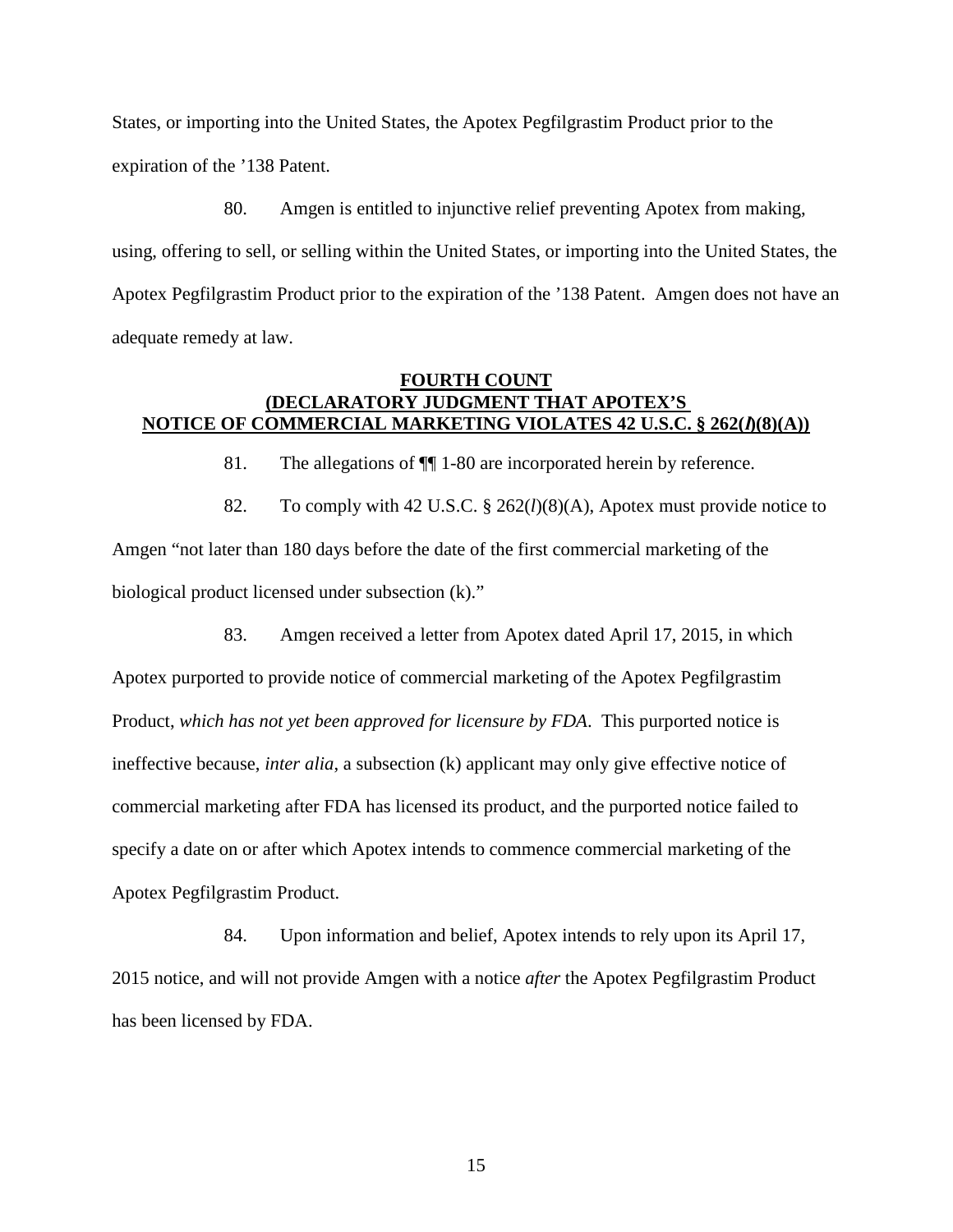85. Upon information and belief, Apotex intends to begin commercial marketing of the Apotex Pegfilgrastim Product less than 180 days after the Apotex Pegfilgrastim Product has been licensed by FDA.

86. An actual controversy has arisen and now exists between the parties concerning whether Apotex's purported notice of April 17, 2015 is legally effective.

87. Apotex's purported notice of April 17, 2015 is legally ineffective, and Amgen is entitled to a declaratory judgment that Apotex is in violation of 42 U.S.C.  $§ 262(l)(8)(A).$ 

88. Amgen is entitled to injunctive relief under 42 U.S.C. § 262(*l*)(8)(A) preventing Apotex from engaging in commercial marketing of the Apotex Pegfilgrastim Product until a date that is at least 180 days after Apotex provides effective notice to Amgen under 42 U.S.C. § 262(*l*)(8)(A). Amgen does not have an adequate remedy at law.

### **PRAYER FOR RELIEF**

WHEREFORE, Amgen respectfully requests that this Court enter judgment in its favor against Apotex and grant the following relief:

A. a judgment that Apotex has infringed directly, contributed to, or induced the infringement of one or more claims of the '138 Patent under 35 U.S.C.  $\S 271(e)(2)(C)(i)$ , by submitting to FDA the Apotex BLA to obtain approval for the commercial manufacture, use, offer for sale, sale, distribution in, or importation into the United States of the Apotex Pegfilgrastim Product before the expiration of the '138 Patent;

B. a preliminary and/or permanent injunction that enjoins Apotex, their officers, partners, agents, servants, employees, attorneys, affiliates, divisions, subsidiaries, other related business entities, and those persons in active concert or participation with any of them from infringing the '138 Patent, or contributing to or inducing anyone to do the same, by acts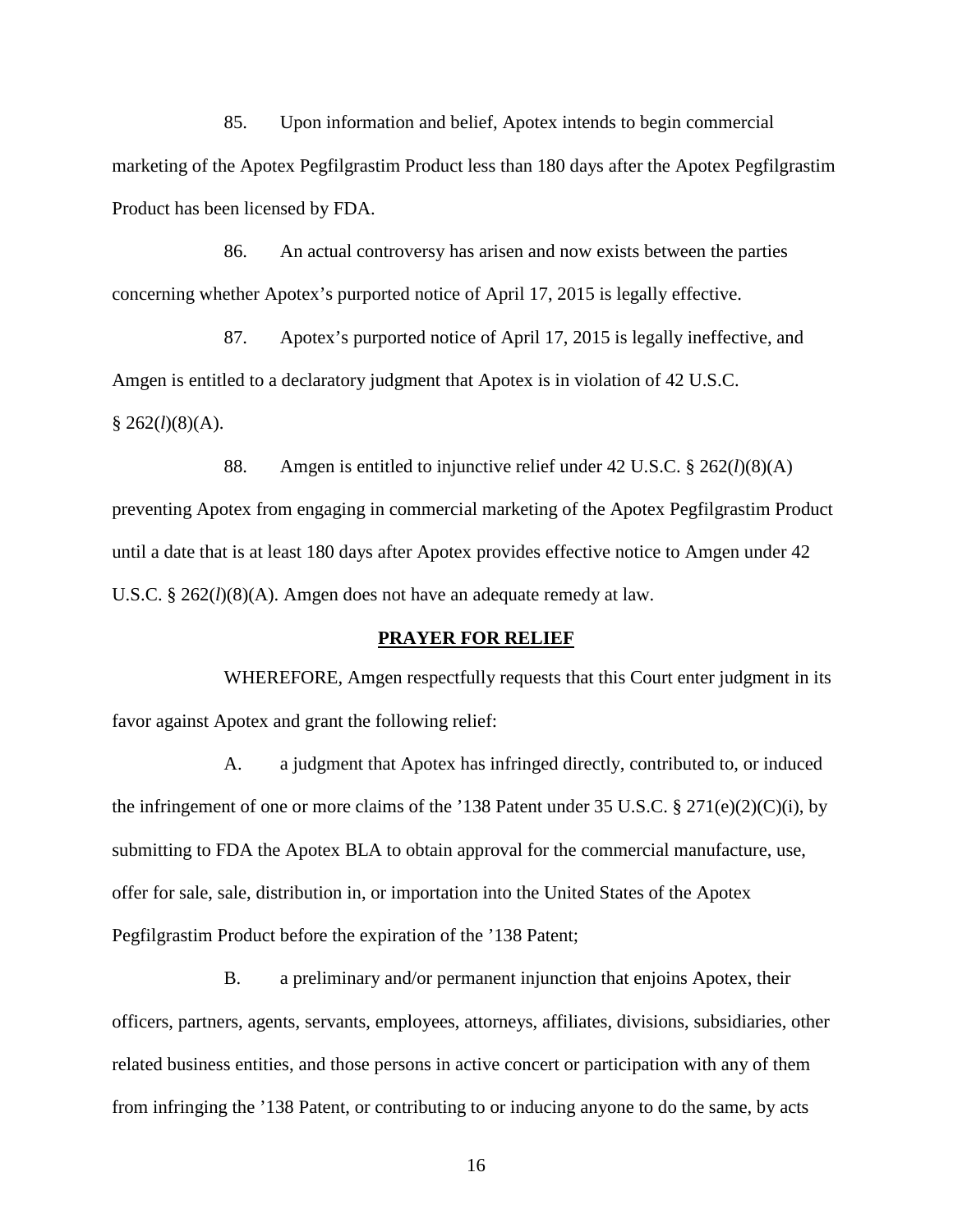including the manufacture, use, offer to sell, sale, distribution, or importation of any current or future versions of a product that infringes, or the use or manufacture of which infringes the '138 Patent;

C. a judgment declaring that the manufacture, use, offer to sell, sale, distribution, or importation of the products described in the Apotex BLA would constitute infringement of one or more claims of the '138 Patent, or inducement of or contribution to such conduct, by Apotex pursuant to  $35 \text{ U.S.C.}$  §  $271$  (a), (b), (c), or (g);

D. a judgment that Apotex has infringed directly, contributed to, or induced the infringement of one or more claims of the '784 Patent under 35 U.S.C.  $\S 271(e)(2)(C)(i)$ , by submitting to FDA the Apotex BLA to obtain approval for the commercial manufacture, use, offer for sale, sale, distribution in, or importation into the United States of the Apotex Pegfilgrastim Product before the expiration of the '784 Patent;

E. a preliminary and/or permanent injunction that enjoins Apotex, their officers, partners, agents, servants, employees, attorneys, affiliates, divisions, subsidiaries, other related business entities, and those persons in active concert or participation with any of them from infringing the '784 Patent, or contributing to or inducing anyone to do the same, by acts including the manufacture, use, offer to sell, sale, distribution, or importation of any current or future versions of a product that infringes, or the use or manufacture of which infringes the '784 Patent;

F. a judgment declaring that the manufacture, use, offer to sell, sale, distribution, or importation of the products described in the Apotex BLA would constitute infringement of one or more claims of the '784 Patent, or inducement of or contribution to such conduct, by Apotex pursuant to  $35 \text{ U.S.C.}$  §  $271$  (a), (b), (c), or (g);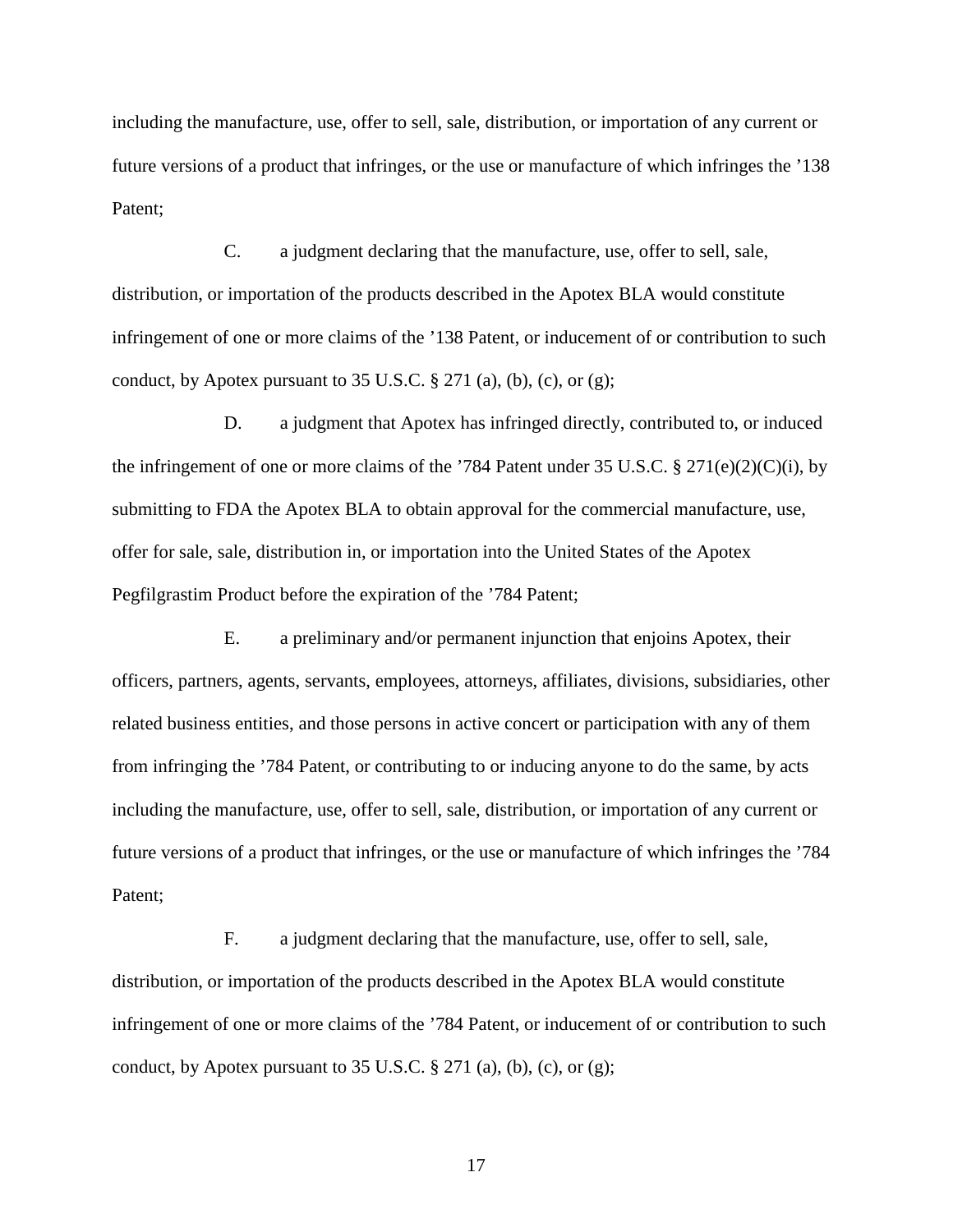G. a declaration that the notice of commercial marketing that Apotex provided on April 17, 2015 is ineffective under 42 U.S.C. § 262(*l*)(8)(A);

H. a declaration that Apotex will be in violation of 42 U.S.C. § 262(*l*)(8)(A) by not providing Amgen with an effective notice of commercial marketing after the Apotex Pegfilgrastim Product is licensed by FDA and at least 180 days before Apotex begins commercial marketing of the Apotex Pegfilgrastim Product;

I. a preliminary and/or permanent injunction that enjoins Apotex, its officers, partners, agents, servants, employees, attorneys, affiliates, divisions, subsidiaries, other related business entities, and those persons in active concert or participation with any of them from commencing commercial marketing of the Apotex Pegfilgrastim Product until a date that is at least 180 days after Apotex provides effective notice to Amgen under 42 U.S.C.  $§$  262(*l*)(8)(A);

J. a judgment compelling Apotex to pay to Amgen damages adequate to compensate for Apotex's infringement, in accordance with 35 U.S.C. § 284;

K. a declaration that this is an exceptional case and an award to Amgen of its attorneys' fees and costs pursuant to 35 U.S.C. § 285; and

L. such other relief as this Court may deem just and proper.

Dated: August 6, 2015